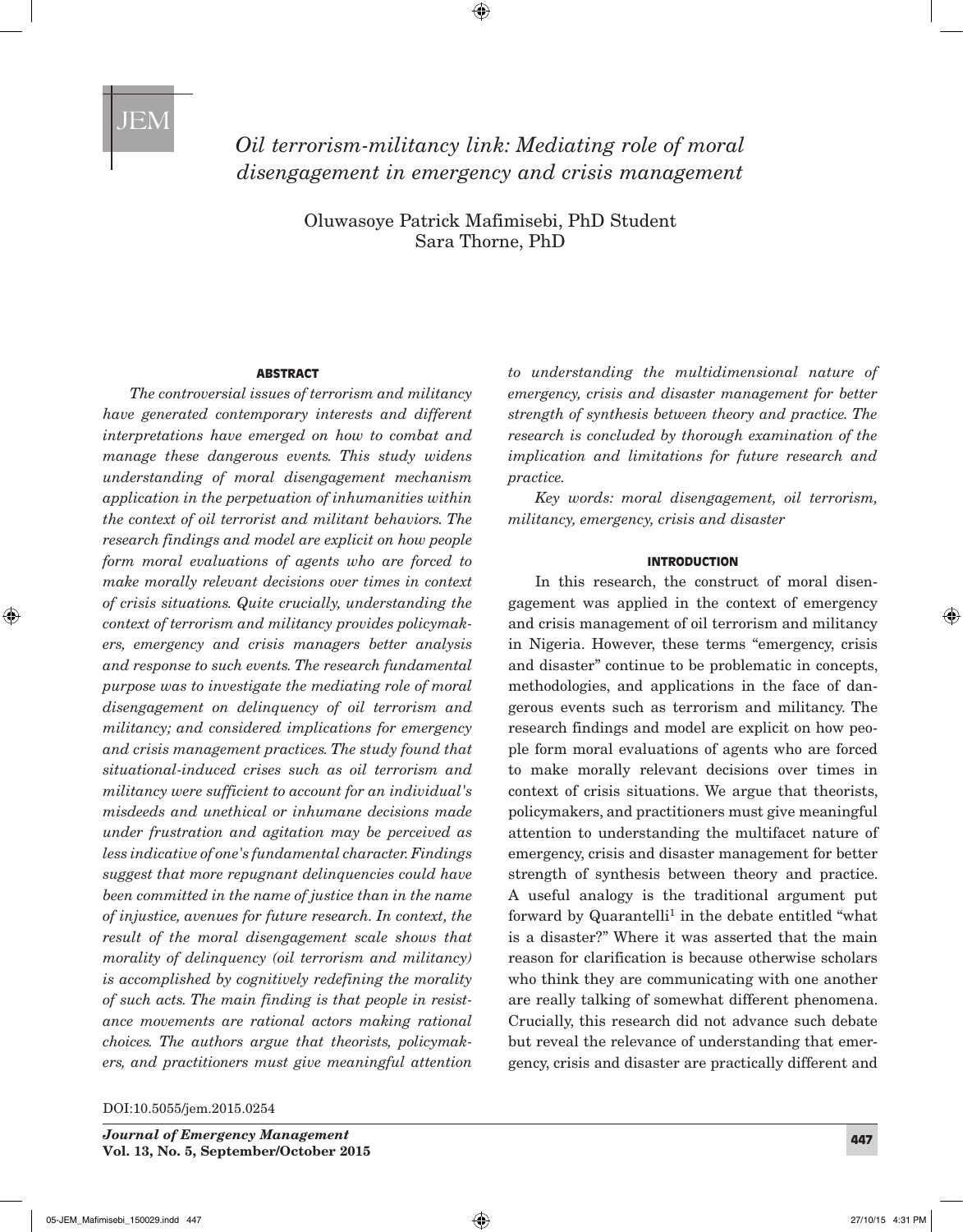depend on the context, location, and knowledge of first responders.

A number of theorists have acknowledged the difference between emergency, crisis and disaster management.<sup>1-7</sup> Borodzicz<sup>2</sup> provided some useful clarification of the terms—emergencies, crises and disasters. It has been acknowledged in past research that a risk could give rise to a crisis which in turn could become a disaster. In differentiating between the terms, the definitions presented by Borodzicz<sup>2</sup> can provide valuable insights for their management: emergencies can be defined as situations requiring a rapid and highly structured response where the risks for critical decision makers can, to a relative degree, be well defined. Crises are also situations requiring a rapid response but the risks for critical decision makers are difficult to define owing to an ill-structure in the situation. However, a disaster can be defined as a cultural construction of reality and distinct from both emergency and crisis because it represents the product of the former.2 This definition implies that a disaster may typically involve dealing with a number of smaller ongoing crises and emergencies. The central argument offered here is that emergencies, crises and disasters management differ conceptually and practically thus requiring a multidisciplinary approach for effective sustainability.

In fact, to better understand emergency, crisis and disaster, and design effective proactive and pragmatic strategies, it is important that one has an understanding of what it means to different people in different parts of the world. More realistically, concepts and strategies are only relevant when they reflect the local interpretations because infusing global (or perhaps a segmental—like Western, Asia, Arab, or African) meaning to solve unstructured and unconventional crises (eg, oil terrorism and militancy) can be catastrophic in itself if local risk perceptions are exclusively neglected. Perhaps, this is the reason emergency and crisis management strategies and practices in recent years appear ineffective and unsustainable. The suggestion is to think globally but act locally when responding to cases of emergency and crisis management. We also note that disasters are the irreversible and typically overwhelming result of ill-handled emergency and crisis.2 Quite debatable, Dombrowsky3 advanced that "disasters do not cause effects. The effects are what we call a disaster." More clearly, evidence suggest that in managing disaster we may typically be involved in responding and dealing with a number of related partial emergencies and crises. This analogy is particularly useful in the context of oil terrorism and militancy incidents. The next section examines and reviews the relevant salient constructs to advance the theory and practice of emergency and crisis management.

### A REVIEW OF RELEVANT SALIENT CONCEPTS

There are several salient concepts in this research that need to be defined and discussed in the context of the research background and focus. The growing security concerns over terrorism and militancy incidents across the globe have generated considerable interest among practitioners and academics.8-11 However, since the 9/11 terrorists attack, it appears that modern cases of terrorism and militancy are a fight not against terrorists and militants but a fight against ideology and fanaticism.12,13 This perspective to the phenomenon of terrorism has been adopted by some countries but this is not particularly the main approach for what terrorism is and how the threat should be reduced for most countries. However, the Nigerian perspective of terrorism is based on the legislative (Economic and Financial Crimes Commission [EFCC] Act 2004) framework which appears to categorize resistance movement/ insurgency or civil disobedience as terrorism. As the science and theory of terrorism settles on clear considerations around the counterterrorism response to the reduction of seemingly problematic unstructured crisis such as oil terrorism and militancy, increasing attentions and strategies have principally focus on consequences and reduction or containment strategies. However, as leaders (government authorities and agencies) and managers (organizations and relevant firms affected) grapple with the realities of developing response strategies tailored to what is perceived as global problem with local origin, the consequential implications are clear.

These response strategies are not particularly tailored toward the context of such dangerous events (eg,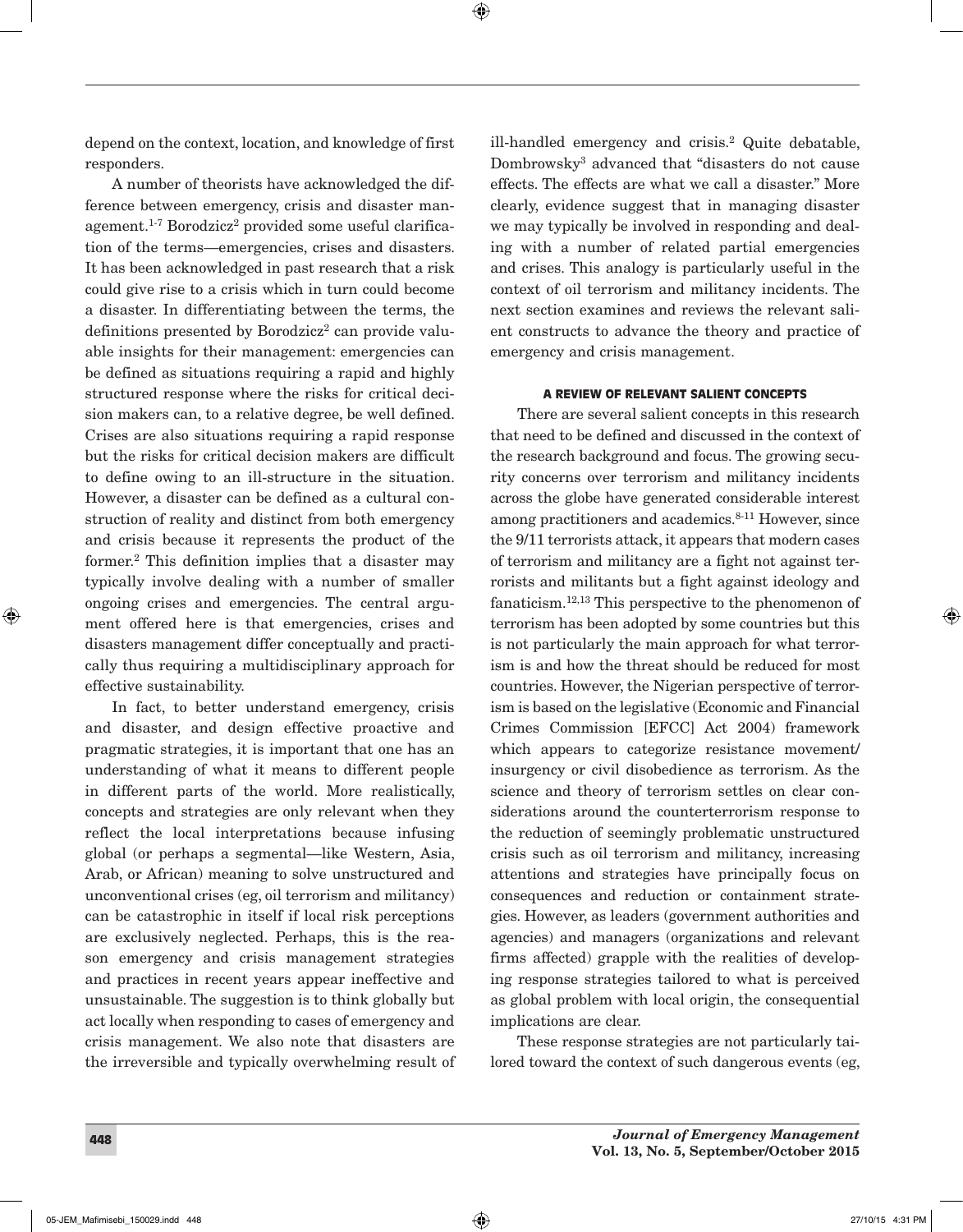oil terrorism and militancy) and perhaps even neglect normative concerns and implications for sustainable emergency and crisis management practice. In reality, effective strategies toward terrorism-related and militancy-related crises should be tailored to specific vulnerability and geographic location and therefore the paucity of clear regional strategies becomes a leading constraint in decision-making process. In Nigeria, terrorism is broadly defined in section 15 of the EFCC (Establishment) Act 2004 as follows:

> . . . any act which is a violation of the Criminal Code or the Penal Code and which may endanger the life, physical integrity or freedom of, or cause serious injury or death to any person, any number or group of persons or causes or may cause damage to public or private property, natural resources, environmental or cultural heritage and is calculated or intended to intimidate, put in fear, force, coerce or induce any government, body, institution, the general public or any segment thereof, to do or abstain from doing an act, or adopt or abandon a particular stand point or to act according to certain principles; or disrupt any publicservice, the delivery of any essential service to the public or to create a public emergency; or create general insurrection in a state; or any promotion, sponsorship of, contribution to, command, aid, incitement, encouragement, attempt, threat, conspiracy, organising, or procurement or any person, with the intent to commit any acts stated above . . .

The oil terrorism and militancy in the Niger Delta when viewed in the context of the legal framework of EFCC Act 2004 appears to constitute terrorism\* and can be fruitless as every form of resistance or civil disobedience can be perceived as terrorism according to the EFCC Act. Nevertheless, there is no superiority of definition in terrorism and the idea that because the definition of the phenomenon (terrorism) (as used in this research) is not in line with how most western researchers use the concept calls for avoidance of its use in the Nigerian perspective can be misleading. This is because there is no consensus on the universal application of the phenomenon (terrorism) and as such its use should be subjected to local context even though agreement exists on the need for global collaboration.8,9,12-14

In practice, a number of Niger Delta people do not perceive oil terrorism and militancy as terrorism rather a struggle for self-determination against exploitation of their natural resources by the Nigerian state and environmental degradation by international oil companies. This is evidence from the support given to what many local people describe as a liberation struggle/resistance movement and movement toward sustainable local communities.15,16 This implies that when local risk perceptions of terrorism and militancy are entirely discounted, emergency and crisis management strategies devoted to end such terrorism and related crises cannot be sustainable. Therefore, relevant strategies and approaches of emergency and crisis management in dealing with oil terrorism and militancy must be locally relevant and grounded in local languages and cultures. Although oil terrorism and militancy have global implications and as such perceived as global problem that requires collaborative global strategies, it is clearly naïve to design global crisis management strategies for what perhaps is controversially and locally charged crises.

It is equally important to state that terrorism as a concept is widely disputed and debated in research and there are no generally acceptable definitions of the term. In the last decades, the scopes and definitions of terrorism have undergone extensive academic discussions. Terrorism implies intentionality, vulnerability, and psychological impact.10 Terrorism risk is seen as uncontrollable<sup>17</sup> and may add to the level of fear experienced because risks that are perceived as "low control" are related to worrying. $11$  It is argued that terrorism creates more fear and anxiety than naturally occurring crisis with similar consequences.<sup>18,19</sup>

<sup>\*</sup>This definition of terrorism as used in this research is controversial because it is not in line with local risk perception of the Niger Delta crisis and certainly not in line with how most western researchers have use the term. However, as argued in this research, definition is only relevant to serve a purpose.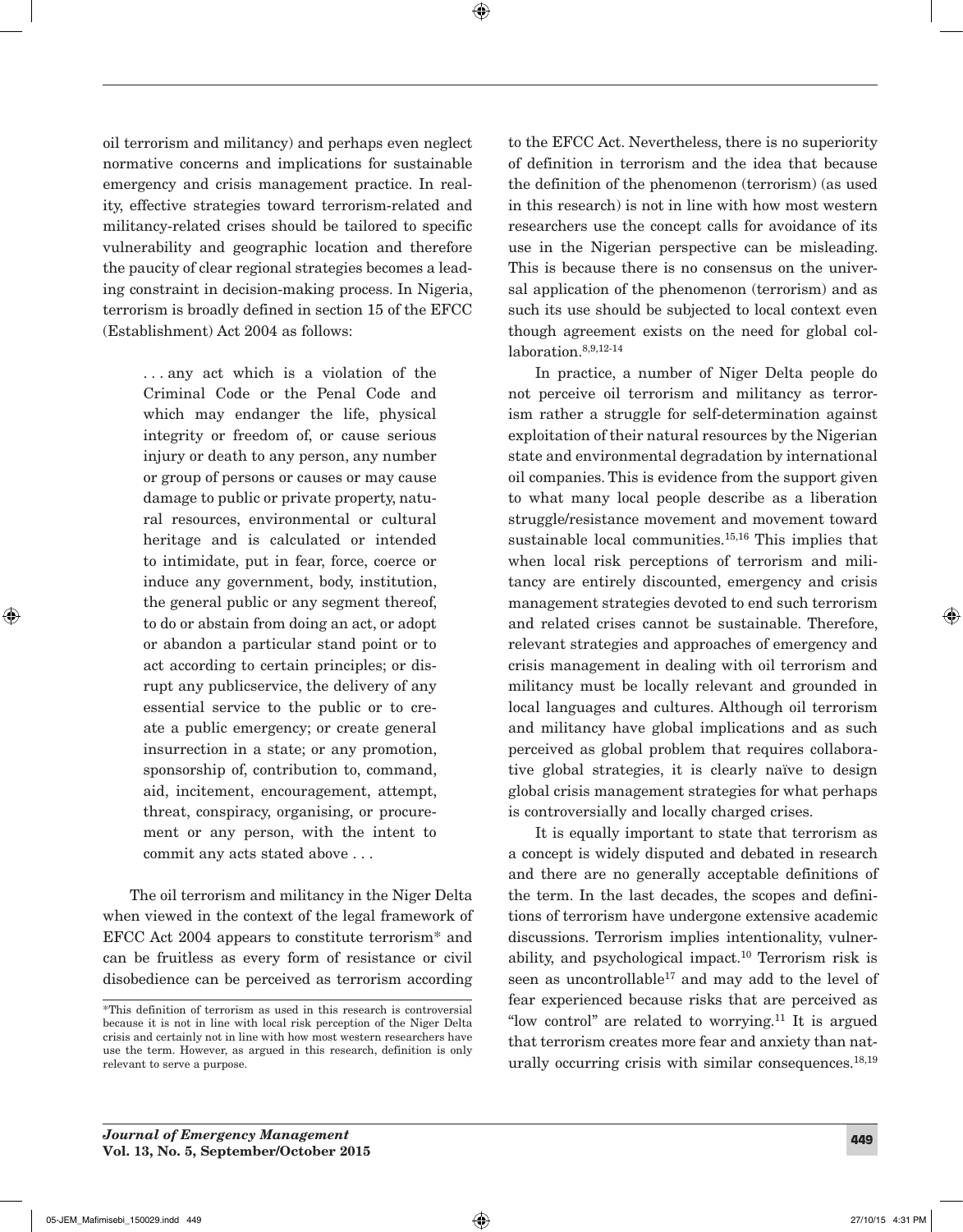The risk perception of terrorism which is influenced by threat, uncertainty, and control<sup>17</sup> may be grossly overestimated. It has been found that an act of terrorism  $differs<sup>20</sup>$  and therefore its concepts can be argued to be relevant to the circumstances under which terrorismrelated crises exist.

In the context of oil terrorism and militancy in the Niger Delta, several other studies and media have further claimed that the Niger Delta people are forced to insurgency and violence because the Nigerian state uses military power to repress them and deny them of justice $16,21-27$  over environmental degradation and pollution. Similarly, Ken Saro-Wiwa (before his gruesome and extrajudicial killing), writer and environmental right activist stated that in this most sophisticated and unconventional war, in which no bones are broken, no blood spilled, and no one is maimed . . . yet men, women, and children die, flora, fauna, and fish perish; the air and water are poisoned, and finally the land dries up.28 This argument resonate the position and controversial issue surrounding the Niger Delta crisis.

#### MILITANCY AND OIL TERRORISM

Militancy is defined as a violent and active behavior principally of the defense and support of a cause (mainly political) which often lead to the point of extremism. Therefore, a militant could be described as a person involved in hostile or a protest movement in the defense of a cause. This definition reflects some activities perpetrated by youths in the Niger Delta region of Nigeria on account of environmental and sustainability problems. In this perspective, three types of militants (intellectual militant, militant mobilizer, and violent militant) are identified in previous research.24 The focus here is on violent militants in the Niger Delta who often kidnap oil workers for ransom, attack oil pipelines, installations, and platforms with explosives, and the seizure of oil barges, oil wells, flow stations and support vessels, and other oil facilities including state assets to prevent the exploitation and/ or distribution of crude oil or its refined products.

Conversely, oil terrorism means the deliberate acts of blowing up oil pipelines, installations, and platforms with explosives, and seizure of oil barges, oil wells, flow stations, support vessels, and other oil facilities to prevent the exploitation and/or distribution of crude oil or its refined products.29 The Movement for the Emancipation of the Niger Delta (MEND) performed the first act of oil terrorism in Nigeria when they blew up Shell's Opobo pipeline in Delta State.30 Why interest in oil terrorism and militancy in the Delta? The Delta region has overestimated 40 billion barrels in oil reserves and places Nigeria as the biggest oil producer in Africa and eleventh in the world. Oil crisis in the Delta significantly affect both national and international communities in several forms.<sup>15,31</sup> For example, fewer crises in the Niger Delta region of Nigeria lead to increase in Nigeria oil production output thereby balancing the global oil supply which consequently help stabilize price. However, the contrast would happen when there are increased crises within the Niger Delta region of Nigeria.

Oil terrorism is perpetuated by the militants within the Niger Delta region of Nigeria. The presumption has fuelled the believe that oil terrorism can be avoided by wholesale transformation of Niger Delta militants, a core reason for the presidential declaration of amnesty in the Delta on June 25, 2009 to curb militancy and encourage militants to abandoned violence.15 The amnesty proclamation meant that all persons who have directly or indirectly participated in the commission of offences associated with militants' activities in the Niger Delta were to surrender and hand over all equipment, weapons, arms, and ammunitions including execution of the renunciation of Militancy Forms specified in the schedule.<sup>32</sup> Under the amnesty program, ex-militants are paid monthly allowance and undergo rehabilitation and skills acquisition training programs (home and abroad) melt to reintegrate them into society. However, the presumed solution of amnesty to the Niger Delta militants to curb oil terrorism and militancy is misleading and may be encouraging other disgruntled youths to further perpetuate violent behavior.

### MORAL DISENGAGEMENT: OIL TERRORISM AND MILITANCY ISSUE

A number of studies have revealed that the decline of civic virtues, unethical behavior in different contexts of social life,33-35 and war, genocide, corruption, violent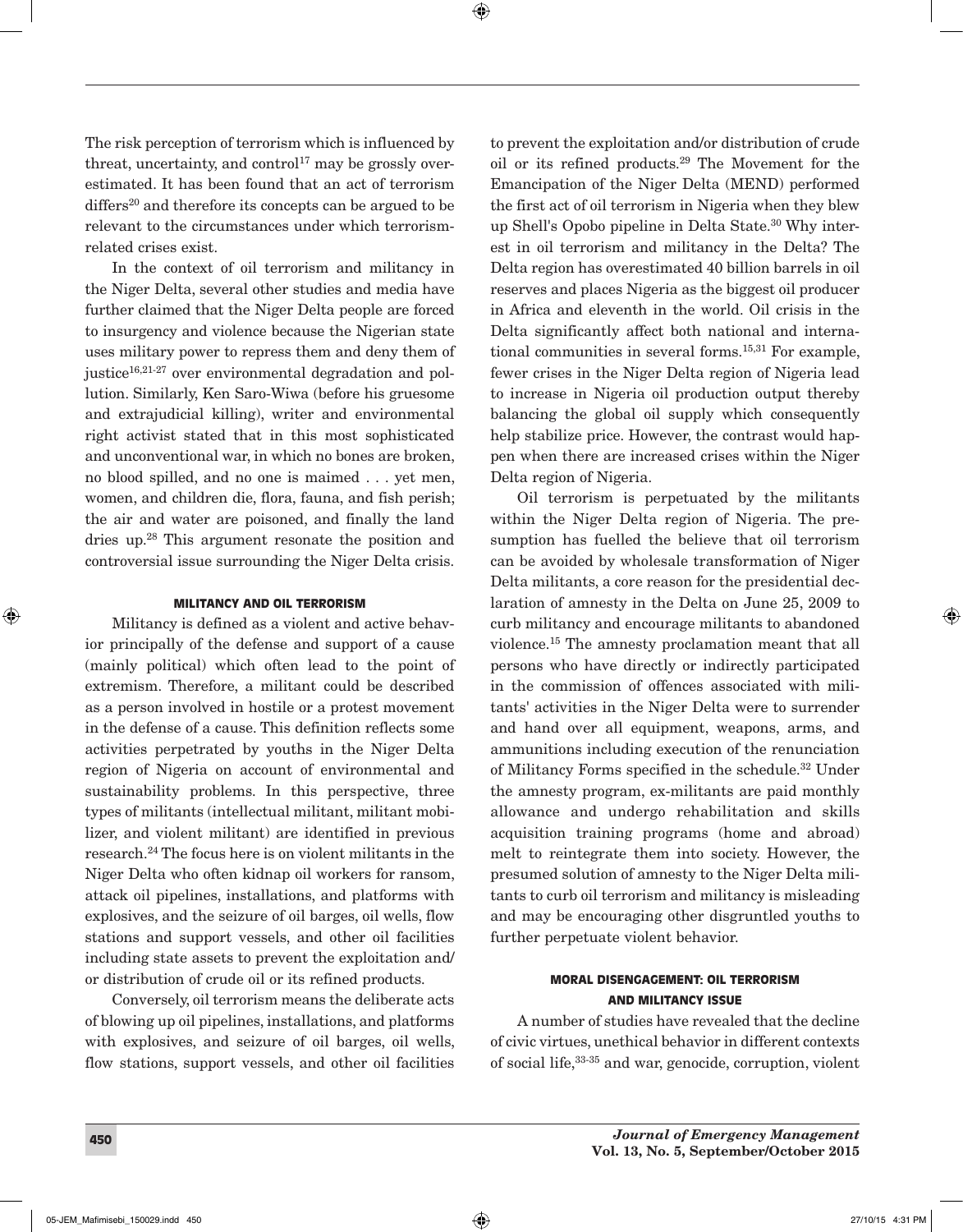behavior, terrorism, 36-41 and organization crises and disasters<sup>15</sup> are perpetuated and disengaged through mechanisms of moral disengagement. These mechanisms (moral justification, attribution of blame, dehumanization, and diffusion of responsibility, distorting the consequences, euphemistic labeling, advantageous comparison, and displacement of responsibility) allow people to misbehave without feeling obliged to any kind of reparation and without carrying any need to change the moral standards they are ignoring.  $42(p504)$ Therefore, oil terrorism and militancy may be mediated by the role of moral disengagement. Thus, this study explicitly draws a narrow focus on oil terrorists or militants' behavior rather than consequences which are a signature feature of moral cognition. We propose that oil terrorism and militancy link is related indirectly through the construct of moral disengagement.15,36,37 The theory of moral disengagement seeks to explain or analyze the means through which individuals rationalize their unethical or unjust actions. This is oftentimes missed in the study of terrorism and insurgency but imperative for building sustainable emergency and crisis management in the context of oil terrorists and militants' behaviors.

Moral disengagement can affect detrimental behavior both directly and indirectly.43 Social cognitive theory addresses the exercise of moral agency.<sup>44</sup> The disengagement may centre on redefining harmful conduct (oil terrorism and militancy) as honorable by moral justification, exonerating social comparison, and sanitizing language. In another context, it may focus on agency of action (environmental degradation and self-determination) so that perpetrators (militants) can minimize their role in causing harm by diffusion and displacement of responsibility. Furthermore, it may involve minimizing or distorting the harm that flows from detrimental actions; and the disengagement may include dehumanizing and blaming the victims of the maltreatment.45 What is clear from research is that notion of moral disengagement may have influence on oil terrorists and militants' behavior. Indeed, in this explanatory framework, personal factors, such as moral thought and self-evaluative reactions, moral conduct, and environmental influences operate as interacting determinants of each other.<sup>43,46,47</sup>

Individuals may try to justify their militant behavior using the mechanisms of moral disengagement. For example, prototypical evidence might be "it is alright to destroy oil pipelines and national assets because of environmental degradation." Similarly, particularly as concerns the Niger Delta crisis, the act of vandals may be linked to construct of diffusion of responsibility and euphemistic labeling. More specifically, militant acts such as "people who treat militants as animals should be treated as such," "it is alright to intentionally attack international oil companies and Nigerian security agents because they collaborate to pollute the Delta," and "attacking international oil companies and oil platform is the expression of frustration and agitation in the Delta" become morally palatable. Interestingly, research indicates that moral actions are the product of the reciprocal interplay of cognitive, affective, and social influences.45

In conclusion, this research clarifies the mediating role of moral disengagement in the context of oil terrorism and militancy activities. Most essentially, the work explicitly seeks to contribute to our understanding of normative mechanisms that could affect "sustainable emergency and crisis management." The ultimate aims of the research are as follows: 1) critically explore how moral disengagement perpetuate oil terrorism and militancy incidents and consider implications for sustainable emergency and crisis management and 2) to encourage deeper reflection and evaluation of the possible implications of moral disengagement mechanisms on sustainable emergency and crisis management.

### **METHOD**

### *Participants*

A total of 753 ex-militants (89 percent male and 11 percent female) who were members of the MEND and the Niger Delta People's Volunteer Force (NDPVF) from Port Harcourt (Nigeria) served as participants. The participants were not considered as a control group because the principal aim of the research is not to experiment but measures attitudes among militants. Although the sample can be considered as experimental group because it contains mainly exmilitants, there are no alternative identical groups in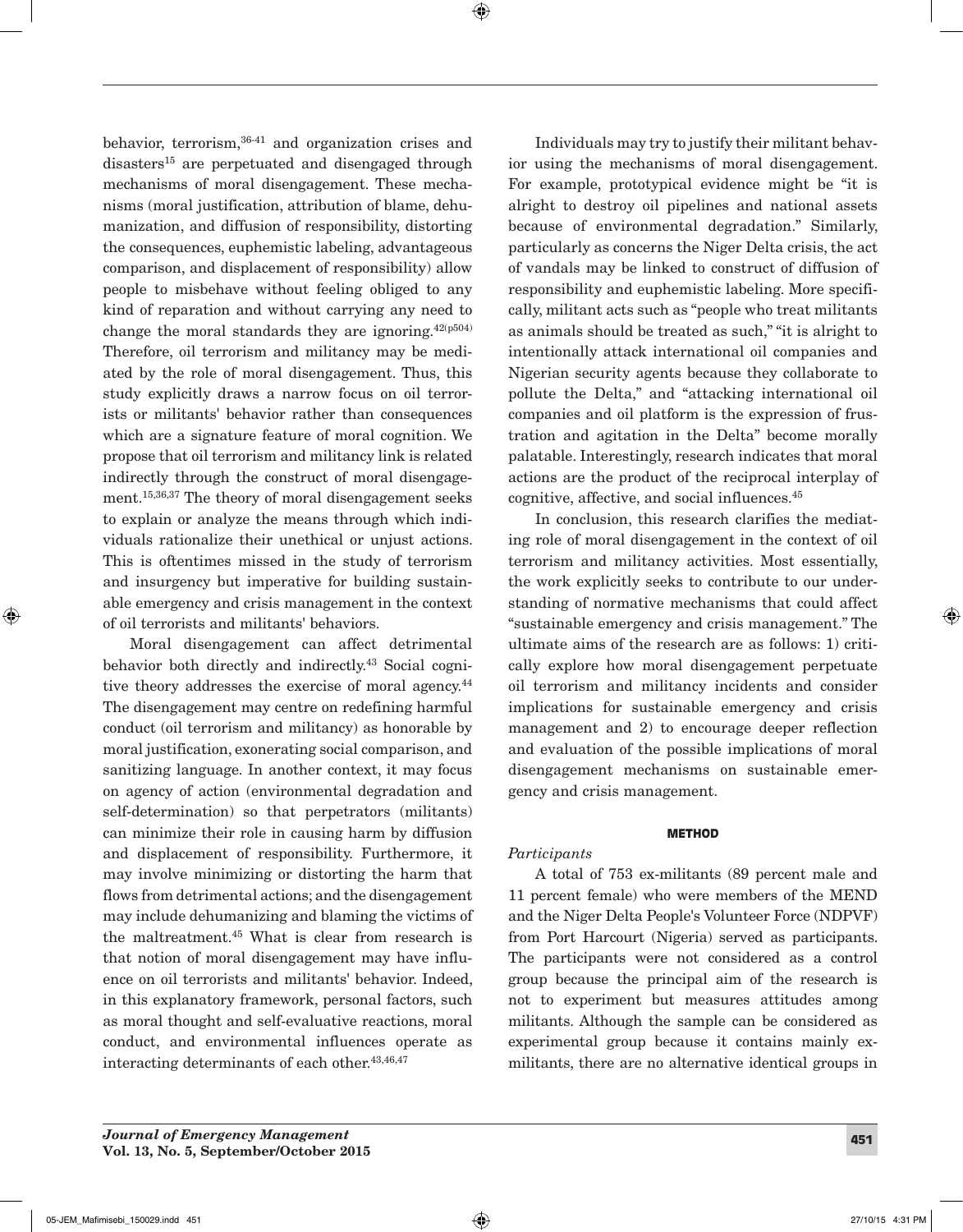which to compare the results. This is due to the several ethical implications involved in investigating moral disengagement in processes of crisis management. A classic example is the proposal to evaluate and measure moral disengagement of military personnel when combating terrorism. In control group, there are two identical experiments that are performed—treatment or tested factor (experimental group) in which the experiment is conducted and group (control) in which the tested factor is not applied. In this research, the ideal control group would have been local indigenes with the same characteristics of those in the experimental group (ex-militants). This situation likewise raises an ethical issue: how can we measure and evaluate moral disengagements of a group that are not inclined to terrorism and militancy. This can be subject of future research investigation. The participants were recruited through the assistance of two conflict resolution experts who help facilitate contacts with them. Following previous research,  $42,47,48$  a survey instrument was adapted and developed. Although the participants were recruited through purposive sampling techniques (as to enable actors involved in the phenomena under investigation to be recruited), a detail letter covering the research aim was sent to the two conflict resolution experts for assessment and feedback. The survey was completed after three rounds between November 2013 and January 2014. The consents of the participants were sought and participants had the options to voluntarily withdraw from the study if they felt uncomfortable. The samples were part of a larger current PhD research investigating vulnerable people and vulnerable environment—moral disengagement in processes of organizational crisis.

### *Measures*

*Frequency of oil terrorism attack.* The participants were asked to self-rate how frequently they attack a) oil pipelines and platforms, b) Nigerian state assets, c) international oil companies on a six-point scale (from  $6 =$  every month,  $5 =$  every 2 weeks,  $4 =$  every week,  $3 =$  every 3 days,  $2 =$  everyday, to  $1 =$  never). However, the participants' data have been protected through the research design because of the possible risks to them and the investigators. Personal data

of the participants were completely eliminated and the interpretations of the findings were categorically anonymous to comply with ethical implications of conducting a sensitive research like this.

*Moral disengagement.* The study measured moral disengagement through the civil moral disengagement scale develops by Caprara et  $al^{47}$  Ex-militants rated their degree of acceptance of moral exonerations presented in 32 items covering the eight different mechanisms through which moral self-sanctions can be disengaged from oil terrorist and militant conduct. The scale was considered as unidimensional ( $\alpha$  = 0.89) similar to the original study, and a prototypical item is "It is alright to destroy oil pipelines and state assets because of environmental degradation in the Delta." The moral disengagement scale was initially developed as a 40-item scale by Bandura et al.<sup>37</sup> and Caprara et al.47 However, the scale was modified to ensure compatibility with the research context and background, and therefore reduced to 32 items four for each mechanism of moral disengagement which the participants responds to on a five-point Likert scale (from  $1 =$  strongly disagree, to  $5 =$  strongly agree).

*Demographics.* The participants indicated their age and gender. The age of the participants range between 19 and 42 years ( $M = 21.50$ ,  $SD = 8.3$ ). The surveys showed that nine percent had finished primary education, 51 percent finished secondary education, 25 percent finished tertiary education, and 15 percent had finished university education.

*Self-recounted delinquency.* The degree of ex-militants involvement was measured through a 10-item self-report list. Participants were asked to indicate how many times they had involved in oil terrorismrelated activities during the past 10 years. Items were grouped into two main dimensions. Oil terrorism (five items,  $\alpha = 0.87$ , scores range from 0 to 17): for example, "bombing a petrol flow station" and "blowing up oil pipelines, installations, and platforms with explosives." Militancy conduct (five items,  $\alpha = 0.82$ , scores range from 0 to 20): for example, "have been involved in seizure of oil barges, oil wells, flow stations, support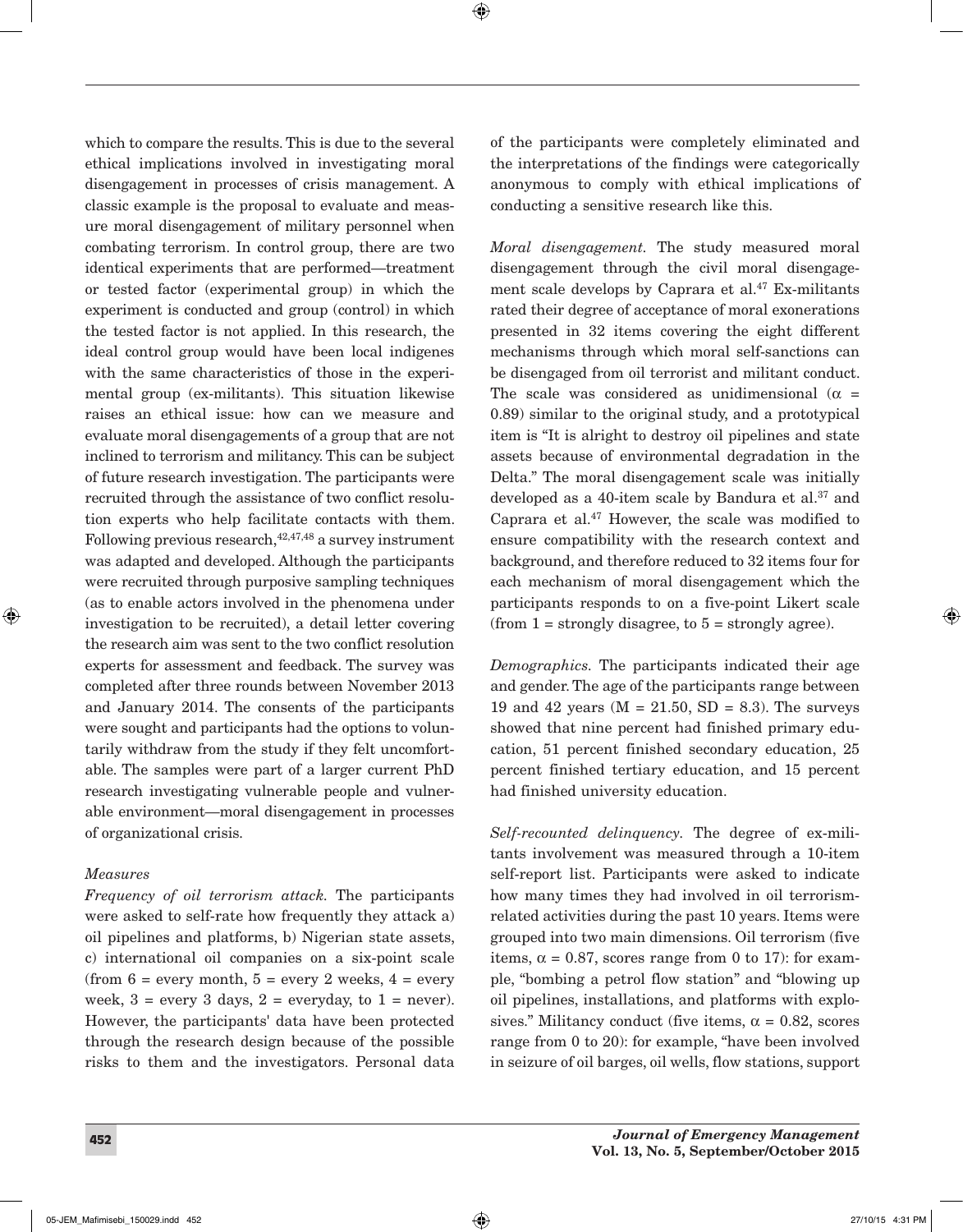vessels" and "threatened the Nigerian government over oil facilities."

## *Ethical issues and implications*

The selected participants in this research have been granted the Nigerian Presidential Amnesty. The amnesty proclamation was made on the June 25, 2009 specified in the Nigeria First Amnesty Proclamation Section 175 of 1999 Constitution.<sup>32</sup> It would have make no practical sense theorizing on the concepts of oil terrorism and militancy without actual investigation of the people involved in such acts. Oftentimes, studies in the area of terrorism and militancy have advanced without real involvement of the people affected in such moral delinquency. In contrast, this study gives valuable knowledge about how perpetrators rationalize their actions. In this respect, this study adds valuable knowledge to a research field that should talk more with perpetrators and use first hand data. However, in achieving the research aim, there are several numbers of ethical issues and implications that must be clarify here.

First, it was clear that oil terrorism and militancy as discussed in this research cannot be explained in abstraction without actual investigation of those who are directly involved in such acts. The ethical issues when asking perpetrators (ex-militants) to report criminal behaviors require clarification. These participants (ex-militants) understood the purpose of the study because they have been briefed and consent to participate in the research. The participants perceived their local communities to be unsustainable because of environmental disasters (pollution, oil spillage, land contamination, gas flaring, extreme weather, and climate change) and therefore are more interested in sustainable communities. There was general agreement that responding with violence as means of protest over environmental disasters and oil pollution in the Niger Delta (Nigeria) is not a sustainable method of expressing frustration and agitation. Therefore, in this regards, this research fail to engage and spread the political message of the activists (ex-militants).

Second, it may appear questionable why ex-militants will benefit from telling the truth because the participants could benefit from reporting that they have committed criminal activities to spread their political message. Likewise, the participants could fail to report their criminal activities because this could involve the risk of being caught and punished for breaking the law. However, it is established that these participants were known offenders because they were part of the Nigerian government presidential amnesty program. Furthermore, there is no political message to spread by these participants because they were already part of government rehabitation and integration program. In this regards, this research fall shorts of spreading political message of activists but instead provides valuable insights on how first line responders (emergency and crisis managers) can deal with the dangerous events of oil terrorism and militancy in Nigeria.

### RESULTS

As revealed by the participants of the current study, the findings show that they did not frequently engage in oil terrorism and militancy conduct. However, a significant number indicated that they would not mind when left with no alternative options (46.3 percent). In context, 25.8 percent of the participants declared to rarely engage in oil terrorism and militancy, 11.3 percent noted to have been frequently involved in oil pipelines vandalism, and blowing up oil pipelines and platforms with explosives, whereas 62.9 percent of the participants declared to have often engaged in oil terrorism and militancy conduct at some point. Although the number of female participants were low (11 percent) compared to the male participants, there is no statistical significance in terms of gender (Table 1). However, male participants were reported to have been involved in oil terrorism and militancy in the Delta.

In general, in terms of misbehavior (oil terrorism and militancy), at least 93.4 percent of the participants reported to have been involved in militancy conduct (46.7 percent has a score of more than 8) and 6.6 percent in oil terrorism-related offence (4.8 percent has a score of more than 12). This reveals that terrorists (ex-militants) have a vast set of tools at their disposal to conduct oil terrorism-related and militancyrelated violence. Like in previous research,<sup>49,50</sup> male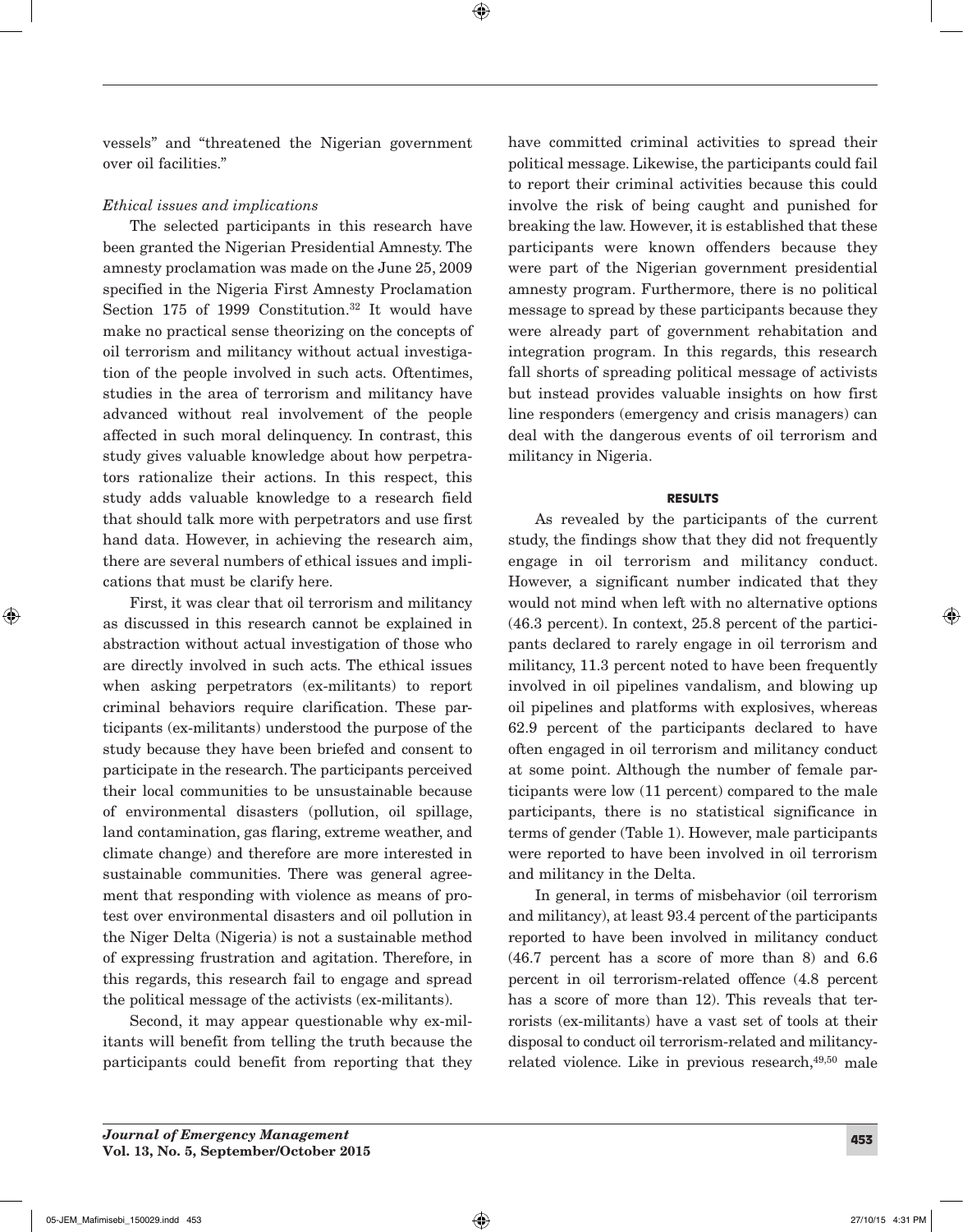| Table 1. Means and analysis of variance differences for gender among study variables |      |           |               |                 |        |
|--------------------------------------------------------------------------------------|------|-----------|---------------|-----------------|--------|
| <b>Measures</b>                                                                      | M    | <b>SD</b> | <b>M</b> male | <b>M</b> female | F      |
| Frequency of oil terrorism attack                                                    |      |           |               |                 |        |
| Oil pipelines and platforms                                                          | 7.81 | 2.20      | 7.74          | 3.82            | 0.78   |
| Nigerian state assets                                                                | 6.92 | 2.12      | 6.11          | 2.46            | 0.83   |
| International oil companies                                                          | 5.36 | 2.54      | 5.47          | 3.04            | 0.50   |
| Misbehavior                                                                          |      |           |               |                 |        |
| Oil terrorism                                                                        | 4.38 | 2.07      | 5.67          | 2.39            | 49.82* |
| Militancy conduct                                                                    | 5.72 | 1.89      | 5.22          | 2.97            | 35.92* |
| Moral disengagement                                                                  | 4.67 | 1.31      | 4.87          | 3.31            | 45.08* |

*Note*: Frequency of oil terrorism attack extended from 1 to 6. Moral disengagement factors extended from 1 to 8. Oil terrorism extended from 0 to 17. Militancy conduct extended from 0 to 20. \* p<0.001.

participants have more moral disengagement attributes than females. Furthermore, the findings indicate that moral disengagement has a mediating role in oil terrorism and militancy conduct (76.2 percent has a score of more than 9). This confirms the proposition that oil terrorism and militancy link is related indirectly through the construct of moral disengagement. This offers a sufficient explanation of understanding the contexts in which oil terrorism and militancy are established.

The result of the moral disengagement scale shows that morality of delinquency (oil terrorism and militancy) is accomplished by cognitively redefining the morality of such acts. The main message is that people in resistance movements are rational actors making rational choices. The possible implication in emergency and crisis management is that labeling an act as terrorism when it is perceived otherwise can lead to crisis intensification and exacerbate the message of the perpetrators. The definitions of what constitute terrorism are often disputable as reflected in situation where school violence7 and political group violence expressed by terrorist actions<sup>14</sup> are considered as an act of terrorism. This confirm previous research position conducted in Australia<sup>51</sup> that communication campaigns about terrorism-related crises have to be framed with caution to avoid negative reactions toward vulnerable people (or minorities).

In context, moral justification such as "it is alright to attack international oil companies and Nigerian government because they collaborate to pollute the Delta" becomes morally acceptable (89.7 percent). In another perspective, the present study found that 92.3 percent of the participants indicate that "attacking international oil companies and oil platforms, oil wells, and seizure of oil barge is the expression of frustration and agitation in the Delta." Research suggests that language shapes thought patterns on which actions are based.<sup>45</sup> Our results further confirm Diener<sup>52</sup> positions that people behave much more cruelly when assaultive actions are given a sanitized label than when they are called aggression. What this implies is that pure reliance on repressive policies to deal with oil terrorism and militancy can be counterproductive.

Although it is yet unknown what types of government actions (ie, nonmilitarization counterterrorism and militarization counterterrorism) are more effective in dealing with oil terrorism and militancy, the research findings suggest that sticks approach in defeating oil terrorism and militancy are unsustainable when contextualized over times. For example, in its brutal campaign against terrorism and militancy, would Nigerian's government be better off concentrating on arresting, torturing and killing terrorists (militants), or should it invest more resources into improving healthcare,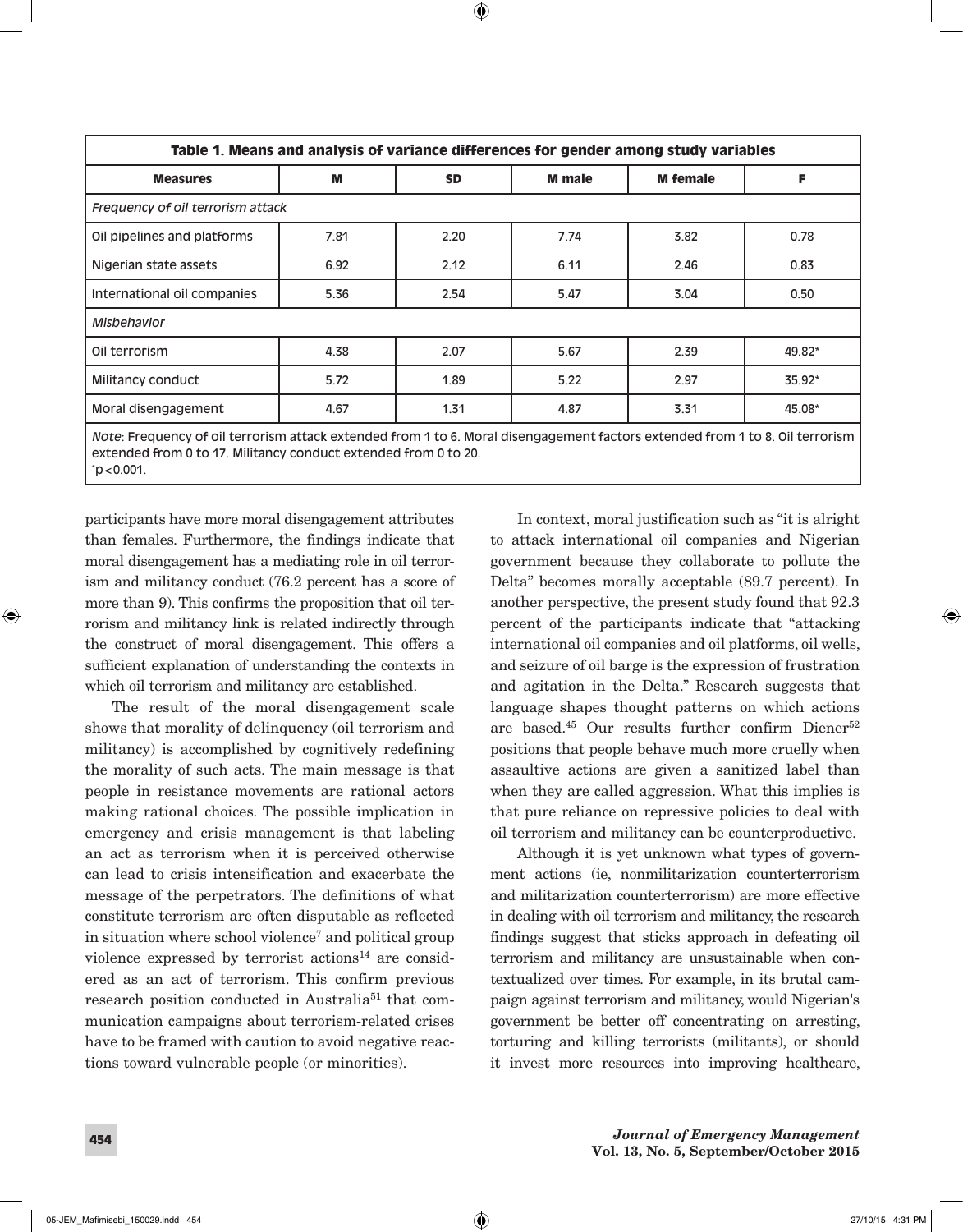education, roads, electricity, and essential public services for those who reject terrorist (militant) violence? The research findings suggest that what Nigerian government has done over the years to deal with oil terrorismrelated and militancy-related crises are mostly sticks approach which appears unsustainable and may have been responsible for crisis intensification. In another perspective, the perceived current carrot approach of amnesty program to militants (who represent a small proportion of the Niger Delta population of more than 35 million) has gained limited success.

In another insightful analysis, Bandura<sup>45</sup> revealed that by exploiting the contrast principle reprehensible acts can be made righteous. The present findings reveal that "militants cannot be blamed if they engage in oil terrorism because multinational oil companies degrade the environment and deliberately destroy people's source of livelihood through oil exploration and exploitation activities in the Delta" (87.3 percent). This suggests that what was once morally condemnable becomes a source of self-valuation.45 Finally, overall majority of the participant reveal that "people cannot be held accountable for violence committed because they are push to the wall" (79.6 percent). This is displacement of responsibility as Bandura<sup>46</sup> noted they view their actions as stemming from the dictates of authorities rather than being personally responsible for them. This makes it complicated to entirely rely on militarization approach in dealing with oil terrorism and militancy. As argued, the cognitive dimensions such as moral justification, euphemistic labeling, and advantageous comparison which influence an individual's response to oil terrorism and militancy require radical approaches to effectively manage. Furthermore, the recent dramatic swing in oil prices might impacts the subject matter of this research. For example, reduction in global oil prices reduces Nigerian government revenue. Petroleum exports revenue accounts for more than 90 percent of total exports revenue in Nigeria. Therefore, we expect that government approaches and strategies to oil terrorism and militancy in the Niger Delta region of Nigeria would change significantly. In this context, sustainable approach such as education, employment generation, reducing environmental risks, and host

communities participation in oil production could be the game changers in resolving the crisis. Likewise, it is possible that there would be increased militarization approach in protecting critical infrastructure in the oil and gas industry. This would be likely because Nigerian government depends largely on petroleum exports revenue for governance.

#### **DISCUSSION**

The overall aim of this article was to analyze the mediating role of moral disengagement in the context of oil terrorist and militant conduct. The present research found that oil terrorism and militancy link is related indirectly through the construct of moral disengagement. For example, vandalism of oil pipeline is mostly blamed on unemployment, environmental pollution caused by multinational oil companies, and unsustainable means of livelihood. Therefore, the moral evaluation of such acts should be the focus of redirecting emergency and crisis management strategies when dealing with oil terrorism and militancy conduct. The results further show considerable evidence to argue that the mechanisms of moral disengagement have a mediating role in oil terrorism and militancy. In this perspective, our research findings established that more people are likely to engage in vandalism of oil pipeline and other delinquencies when possibilities to validate such actions exist. The mechanisms of moral disengagement permit different types of conduct (such as blowing up of oil pipelines, seizure of oil barge, bombing of oil platform, and kidnapping) to be perpetuated by militants with the same moral standards. This modifies people's risk perception and creates a need for sensemaking and socially supportive communication and engagement of stakeholders. Misperception of oil terrorism and militancy may cause cruel behaviors become morally palatable for delinquents, and make militarization approach becomes unsustainable.

Like in previous research,  $46,53,54$  through moral justification of violent means, militants perceive themselves as fighting ruthless oppressors (international oil companies and Nigerian state), protecting their cherished values (environment and sources of livelihood), and saving humanity (Niger Delta people) from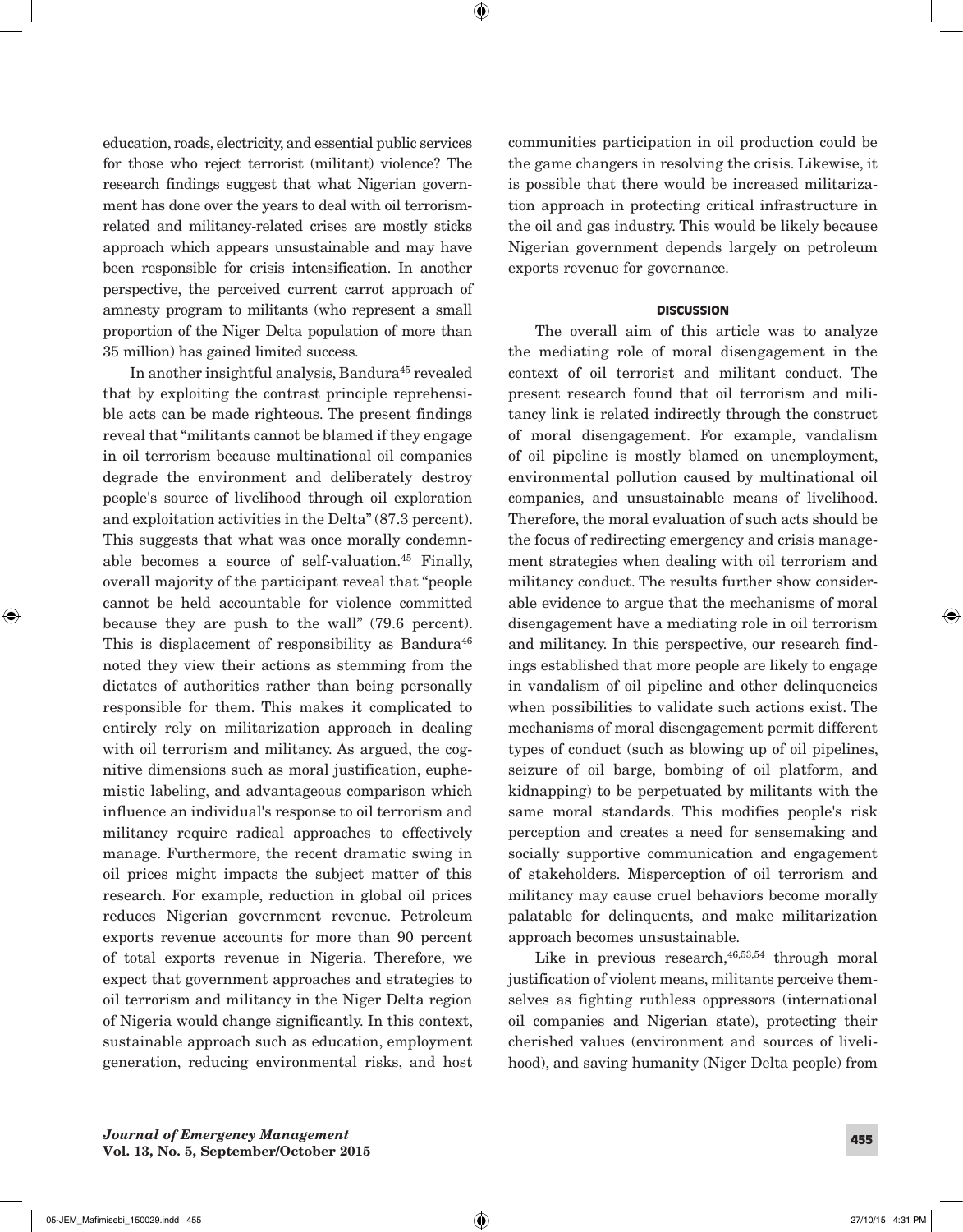suppression and environmental degradation. Thus, it is critical to contextualize that it became necessary to destroy the town to save it. In other words, moral justifications sanctify the violent means.45 Indeed, as hypothesized, moral disengagement perpetuates oil terrorist and militant behavior. Findings indicated that militants were more likely to use the mechanisms of moral disengagement to justify their actions. What possible implications could this have on crisis management in the Delta? Should multinational oil companies and Nigerian state accept full responsibility for such acts because of environmental degradation? Besides, people will behave in ways they normally repudiate if a legitimate authority accepts responsibility for the effects of their conduct.<sup>52,55</sup> Thus, it is clear that selfexemption from gross inhumanities through displacement of responsibility is revealed most gruesomely<sup>45</sup> in oil terrorists and militants conduct.

Ex-militants rather believed extremism in defense of environmental right is no vice.<sup>56</sup> This dictum represents an adamant belief that oil terrorism and militancy cannot be considered reprehensible considering that government officials are insensitive to the people plights; a view that 89.6 percent of the participants shared. In specific context, such belief represents distortion of consequences and further suggests that mechanisms of moral disengagement perpetuate and mediate militants conduct. Thus, as confirmation of existing research,<sup>45</sup> moral disengagement mediate oil terrorist and militant conduct. In summary, it appears that more repugnant delinquencies have been committed in the name of justice than in the name of injustice. Perhaps, future research could investigate the role of moral disengagement in the process of seeking justice.

#### **CONCLUSION**

The research findings and model are explicit on how people form moral evaluations of agents who are forced to make morally relevant decisions over times. The study found that situational-induced crises such as oil terrorism and militancy were sufficient to account for an individual's misdeeds and unethical or inhumane decisions made under frustration and agitation may be perceived as less indicative of one's fundamental character. In contrast, the results suggest that emergency and crisis managers (ie, Nigerian government and agencies) are more likely to portray and treat such unethical or amoral behaviors as someone's (militant's) immoral character. Findings confirmed that moral disengagement influences oil terrorist and militant behavior. This enables people in resistance movements considered themselves as rational actors making rational choices. In critical context, this implies that in emergency and crisis management, considerable efforts should be on addressing the moral imbalance that exists between perpetrators and crisis responders. For example, establishing risk culture education programs for local communities and occasional (but regular) risk and crisis management forum that bring local communities, multinational oil companies, and government agencies together are most beneficial.

This exploratory research has revealed the mediating role of moral disengagement in the context of oil terrorist and militant conduct, and the impact these mechanisms might have on sustainable crisis management. However, given the relatively small samples used in the study and the limitations to a particular region (Nigeria, Africa), the research findings are not used to make definitive claims about oil terrorists' and militants' behavior globally. A more delicate limitation is implications of investigating moral disengagement without having a control group. This can impact the research findings because it would be difficult to conclude that the study measures attitudes among militants or something (attitudes) that are common in the Niger Delta area. Nonetheless, it should be acknowledged that the study used experimental group (ex-militants) as sample and therefore we can argue that the study measures attitudes among militants. It is essential that in future research, the issues surrounding control group are considered when reporting the findings. In an insightful perspective, we acknowledge that the current dramatic swing in oil prices may impact the subject matter contained in this research. For example, it is anticipated that Nigerian government response to oil terrorism and militancy will change to a more sustainable approach.

Despite such limitations, the study critically explores the mediating role of moral disengagement and how its mechanisms penetrate oil terrorist and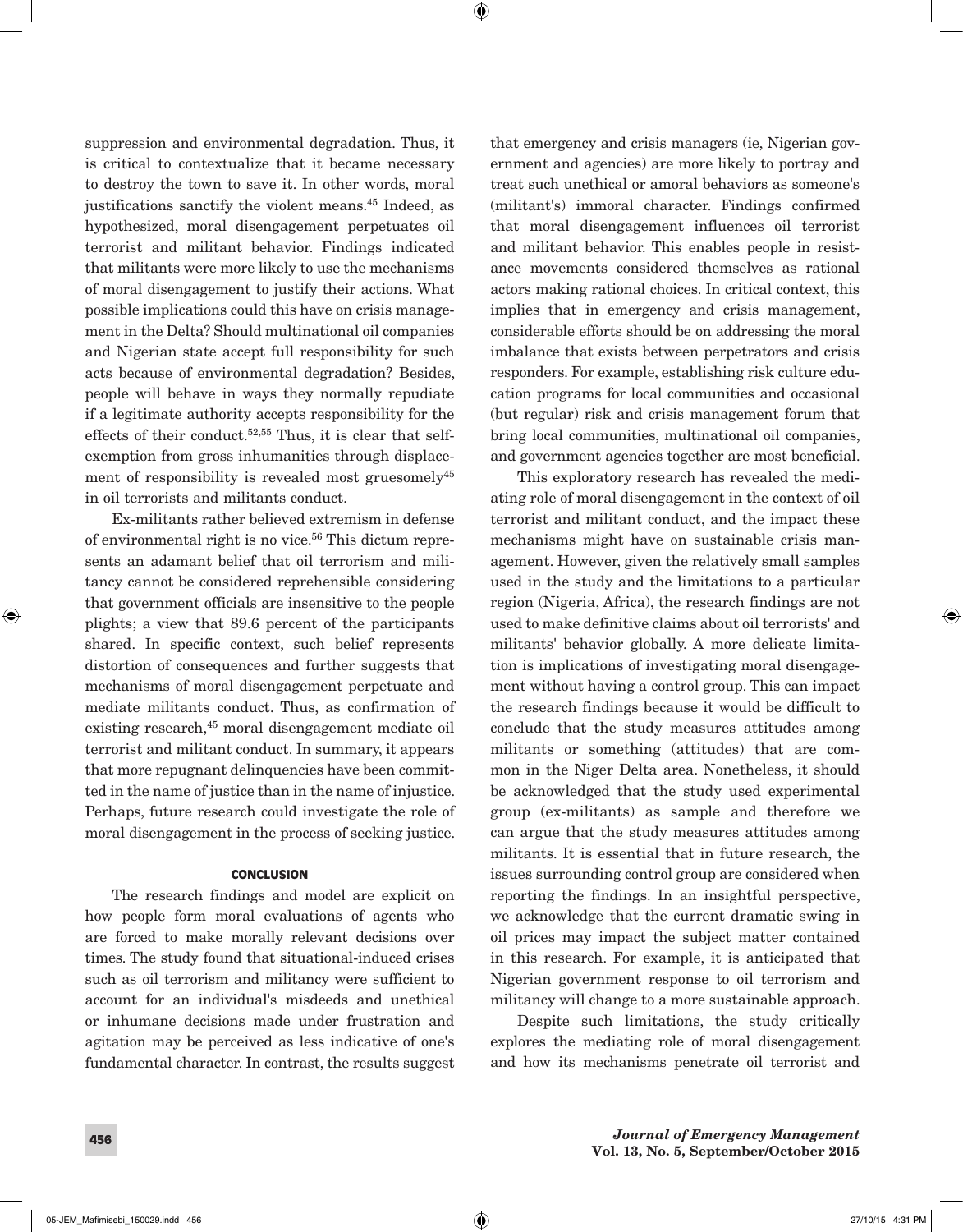militant behavior. It may be more relevant to work on the moral self-regulation of oil terrorist and militant as a way of disinhibiting their perceived inhumanities. As evidence from the study, morality is rooted in a self-reactive selfhood<sup>45</sup> and thus instituting lines of accountability could curtail moral disengagement. Furthermore, results suggest that more repugnant delinquencies could have been committed in the name of justice than in the name of injustice, avenues for future research. Additionally, the findings indicate that discussing how oil terrorism and militancy could practically affect people, environment and sustainable crisis management is crucial toward disinhibiting militants from such delinquency. In summary, moral disengagers (militants and oil terrorists) need to understand how their activities affect the world around them and how they could be morally engaged to seek sustainable crisis management approach. Hence, relevant authorities in Nigeria would need to engage them and discuss risk perception of environmental issues within the Delta.

Oluwasoye Patrick Mafimisebi, PhD Student, Department of Strategy, Enterprise & Innovation, Portsmouth Business School, University of Portsmouth, Portsmouth, UK.

Sara Thorne, PhD, Senior Lecturer and Course Leader, Department of Strategy, Enterprise & Innovation, Portsmouth Business School, University of Portsmouth, Portsmouth, UK.

#### REFERENCES

1. Quarantelli E: What is a disaster? *Int J Mass Emerg Disasters*. 1995; 13(3): 221-229.

2. Borodzicz EP: *Risk, Crisis and Security Management*. Chichester: John Wiley & Sons Ltd, 2005.

3. Dombrowsky WR: Again and again: Is a disaster what we call 'disaster'?. Some conceptual notes on conceptualising the object of disaster sociology. *Int J Mass Emerg Disasters*. 1995; 13(3): 241-254. 4. Heinzen B: *Crisis Management and Scenarios: The Search for an Approach Methodology*. the Netherlands: Ministry of Home Affairs, 1996.

5. Lagadec P: Learning processes for crisis management in complex organisations. *J Contingencies Crisis Manag*. 1997; 5(1): 24-31.

6. Slovic P: Terrorism as hazard: A new species of trouble. *Risk Anal*. 2002; 22(3): 425-426.

7. Veil S, Mitchell K: Terror Management Theory: Promoting tolerance in campus safety campaigns. *Int J Strateg Commun*. 2010; 4: 207-224.

8. Becker SM: Risk communication and radiological/nuclear terrorism: A strategic view. *Health Phys*. 2011; 101(5): 551-558.

9. Fischhoff B: Communicating about the risks of terrorism (or anything else). *Am Psychol*. 2011; 66(6): 520-531.

10. Goldstein BD: Advances in risk assessment and communication. *Annu Rev Public Health*. 2005; 26(1): 141-163.

11. Lee JEC, Lemyre L, Krewski D: A multi-method, multi-hazard approach to explore the uniqueness of terrorism risk perceptions and worry. *J Appl Soc Psychol*. 2010; 40(1): 241-272.

12. Kearon T, Mythen G, Walklate S: Making sense of emergency advice: Public perceptions of the terrorist risk. *Secur J*. 2007; 20(2): 77-95.

13. Lockett JS, Domke D, Coe K, et al.: Going public, crisis after crisis: The Bush administration and the press from September 11 to Saddam. *Rhetor Public Aff*. 2007; 10(2): 195-220.

14. Gofin R: Preparedness and response to terrorism—A framework for public health action. *Eur J Public Health*. 2005; 15(1): 100-104.

15. Mafimisebi OP: *Moral Disengagement in Processes of Organisational Crisis* [MSc risk dissertation]. Portsmouth, UK: University of Portsmouth, 2013.

16. Mafimisebi OP, Nkwunonwo UO: The impacts of gas flaring and climate risks: An appraisal of Nigerian Petroleum Industry. *Int J Sci Eng Res*. 2014; 5(4): 1071-1078.

17. Sheppard B: Mitigating terror and avoidance behaviour through the risk perception matrix to augment resilience. *J Homeland Secur Emerg Manag*. 2011; 8(1): 1-21.

18. King NB: The ethics of biodefense. *Bioethics*. 2005; 19(4): 432- 446.

19. Schmid AP: The literature on terrorism. In Schmid AP (ed.): *The Routledge Handbook of Terrorism*. New York: Routledge Taylor & Francis Group, 2011: 457-474.

20. Heilbrun K, Wolbransky M, Shah S, et al.: Risk communication of terrorist acts, natural disasters, and criminal violence: Comparing the processes of understanding and responding. *Behav Sci Law*. 2010; 28(6): 717-729.

21. Dafinone D: The Niger Delta crisis: Genesis, exodus and solution. *The Vanduarg Daily*. November 16, 2007: 25.

22. Ekpu R: The dilemma of Niger Delta. *Newswatch*. August 13, 2007: 10-30.

23. Ibaba SI: *Understanding the Niger Delta Crisis*. Port Harcourt: Amethyst and Colleagues Publishers, 2005.

24. Inokoba P, Imbua DI: Vexation and militancy in the Niger Delta: The way forward. *J Hum Ecol*. 2010; 29(2): 101-120.

25. Mbah G: The restive youths of the Niger. *Insider*. February 11, 2008: 17.

26. Mafimisebi OP, Nkwunonwo UO: Environmental risk: Exploring organisational resilience and robustness. *Int J Sci Eng Res*. 2015; 6(1): 1103-1115.

27. Okonta I, Oronto D: *Where Vultures Feast: Forty Years of Shell in the Niger Delta*. Ibadan: Kraft Books Limited, 2001.

28. Bassey C, Oshita O: *Conflict Resolution, Identity Crisis and Development in Africa*. Lagos: Malthouse Press Ltd, 2007.

29. Alawode AJ, Ogunleye IO: Maintenance, security, and environmental implications of pipeline damage and ruptures in the Niger Delta Region. *Pac J Sci Technol*. 2011; 12(1): 565-573.

30. Ibinabo J: Port Harcourt Gunmen. *The News*. June 4, 2007: 3.

31. Nkwunonwo UO, Mafimisebi OP: Responding to the challenges of global climate change in Nigeria through GIS mapping of carbon IV oxide gas emission. *Int J Sci Eng Res*. 2013; 4(12): 765-774.

32. Nigeria First Amnesty Proclamation Pursuant to Section 175 of the Constitution of the Federal republic of Nigeria, being text of President Yar'Adua's Amnesty Proclamation, June 25, 2009. Available at *http:*//*news.bbc.co.uk*/*1*/*hi*/*world*/*africa*/*8118314.stm*. Accessed August 5, 2015.

33. Detert JR, Trevino IK, Sweitzer VL: Moral disengagement in ethical decision making: A study of antecedents and outcomes. *J Appl Psychol*. 2008; 93: 374-391.